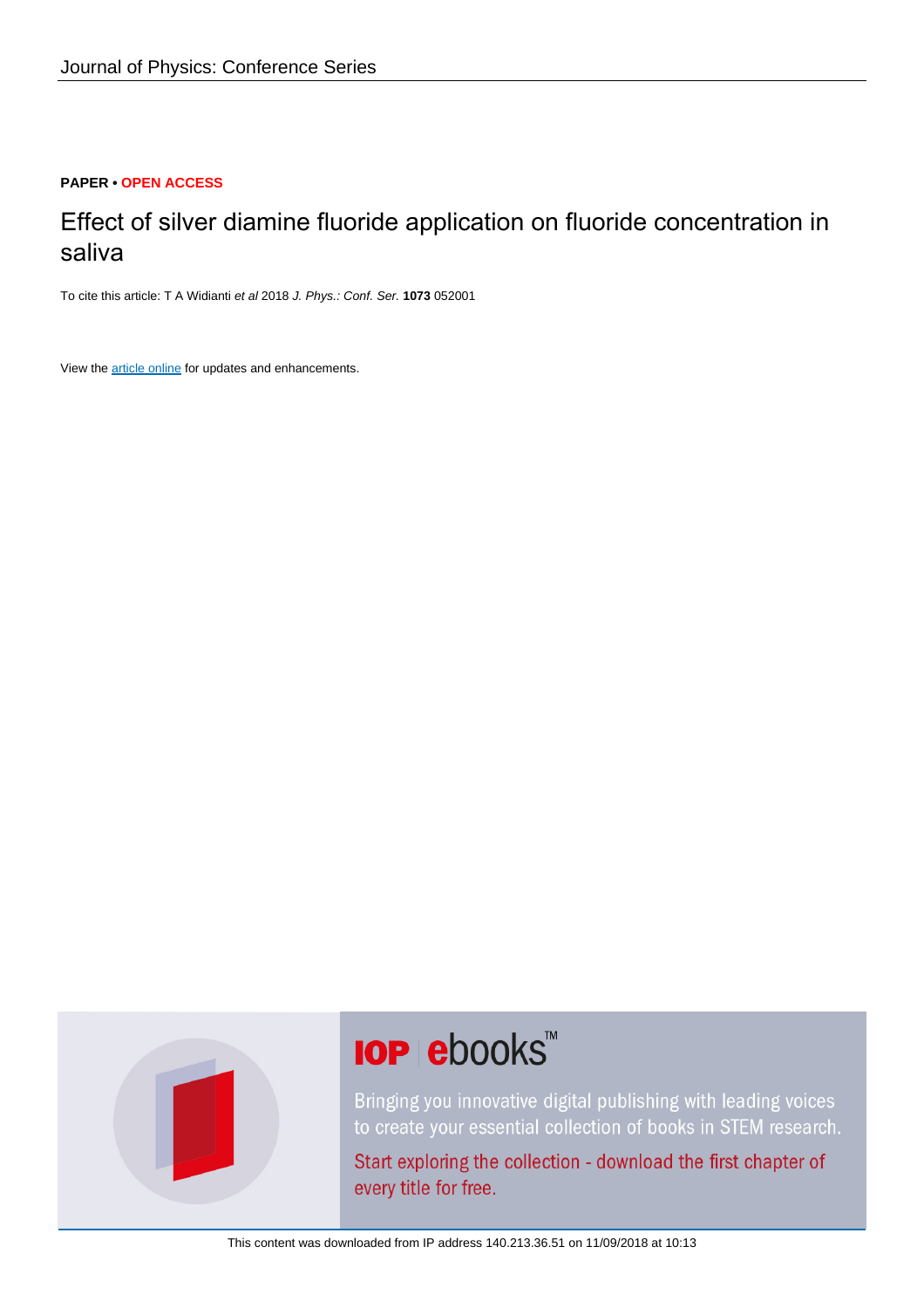# **Effect of silver diamine fluoride application on fluoride concentration in saliva**

**T A Widianti<sup>1</sup> , A Bahar<sup>1</sup>\*, D A Maharani<sup>1</sup> , E C Tumen<sup>2</sup> and I Yavuz<sup>2</sup>**

<sup>1</sup>Department of Dental Public Health and Preventive Dentistry, Faculty of Dentistry, Universitas Indonesia, Jakarta 10430, Indonesia <sup>2</sup>Department of Pediatric Dentistry, Faculty of Dentistry, Dicle University, Diyarbakir 21280, Turkey

\*Email address: armsbah@hotmail.com

**Abstract.** Silver diaminefluoride can increase fluoride concentration in saliva, facilitate remineralization, and increase the bioavailability of fluoride in saliva. The purpose of this study was to analyze the difference in fluoride concentration in saliva before and after silver diaminefluoride application on enamel*.* Stimulated saliva of four subjects was collected, and the concentration of fluoride was measured. The results showed that there were significant differences in the fluoride concentration  $(p<0.05)$  before, immediately after, and one hour after silver diaminefluoride application on enamel*.* It can be concluded that fluoride concentration reached its peak immediately after silver diamine fluoride application on enamel and that it had returned to the baseline one hour after application.

### **1. Introduction**

The most common dental disease in Indonesian society is dental caries. According to national health research results, caries prevalence was 53.2% in 2013. This has increased since 2007, when the prevalence was 43.7%. This high prevalence indicates that awareness of the importance of dental health is still lacking among Indonesians. In addition, this finding is supported by the fact that the Indonesians brush their teeth correctly only 2.3% of the time. Therefore, additional preventive treatment is needed. One material that can be used in preventive treatment is the widely used topical agent silver diamine fluoride (SDF). SDF is a new material that can be used to increase enamel remineralization and decrease dentin hypersensitivity  $[1-3]$ . Ag(NH<sub>3</sub>)<sub>2</sub>F or SDF is a colorless liquid solution containing silver and fluoride ions [4]. One drop of SDF liquid can be used to treat five teeth and has a silver diamine fluoride content of 9.5 mg [5]. SDF is safe to use because doses used for treatment are one four-hundredth of the lethal dose, which is 520 mg/kg administered orally and 380 mg/kg administered subcutaneously [5]. It was reported that the advantages of using SDF include pain and infection control, affordable cost, easy manipulation, minimum requirement of tools and materials, and non-invasive application [5,6]. One disadvantage of SDF is the black spots produced on the teeth. In addition, SDF can stain the clothing and skin of users [4].

Fluoride is an element that can be used in dentistry to prevent caries. Fluoride ions can be topically or systemically used in adults and improve the process of enamel remineralization [2,7]. Studies have shown that topical fluoride application in adults not only stops the process of caries but also makes the enamel surface more resistant to any fluid [7]. In addition, the presence of systemic fluoride ions in

1 Content from this work may be used under the terms of the[Creative Commons Attribution 3.0 licence.](http://creativecommons.org/licenses/by/3.0) Any further distribution of this work must maintain attribution to the author(s) and the title of the work, journal citation and DOI. Published under licence by IOP Publishing Ltd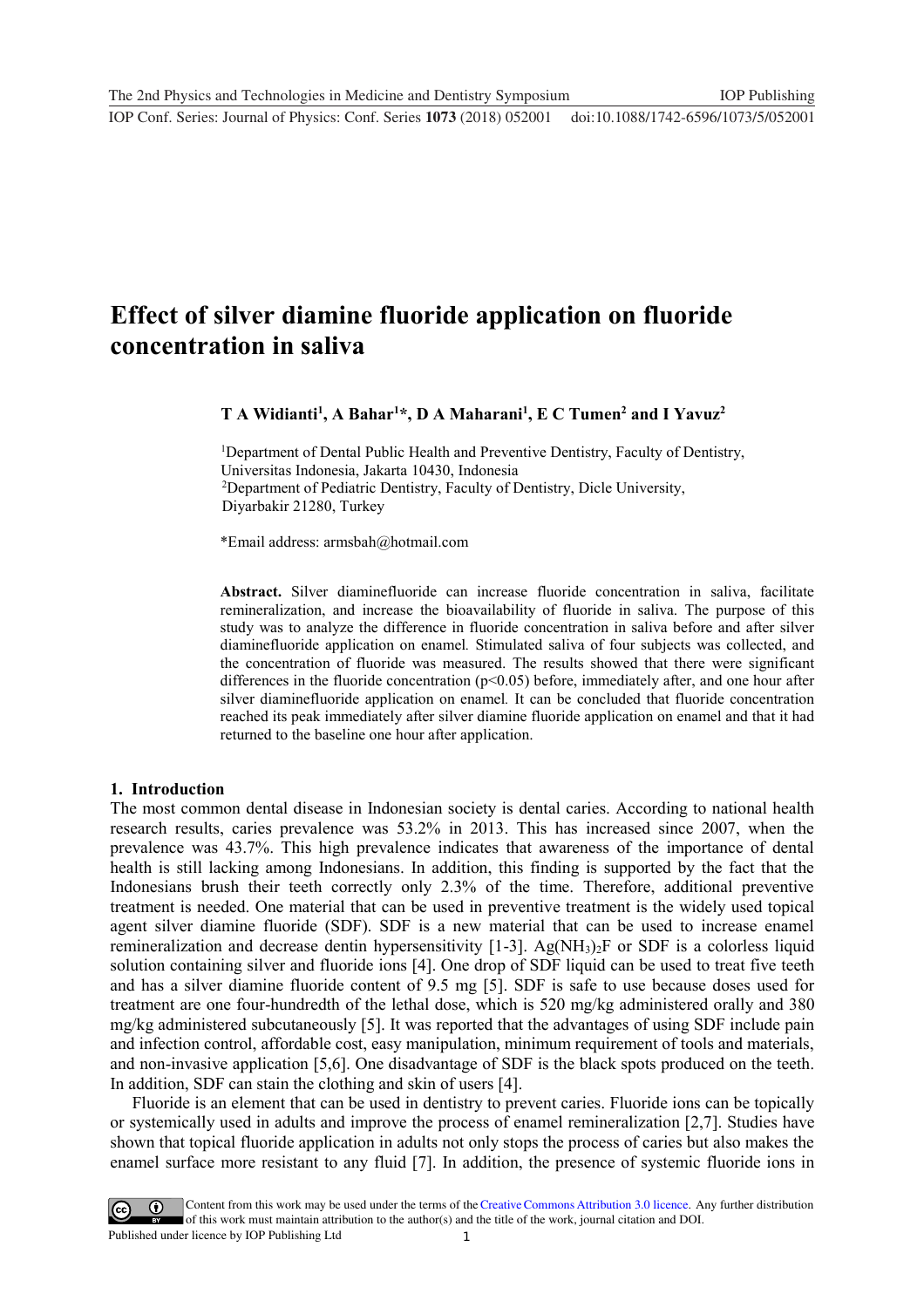saliva will provide ions that can affect the tooth surface and prevent caries [7]. Enamel remineralization is a process of returning minerals into teeth [8]. This can occur by neutralizing the pH in the oral environment and increasing the concentration of calcium and phosphate ions. The existence of these ions will replenish crystals in demineralized enamel [9]. Demineralization is the process of dissolving dental minerals due to low pH [9]. Demineralization will cause a decrease in tooth surface hardness [10]. This occurs as enamel reacts with acid ions that dissolve hydroxyapatite into calcium, water, and phosphate ions. These acids are derived from acids produced by *Streptococcus mutans*, exposure to acidic food and beverages, and dental health problems such as caries or tooth erosion [8]. Demineralization can be affected by variety factors, such as the consumption of foods and beverages that contain high levels of acid, sugar consumption, bacteria in plaque, and salivary acidity.

Remineralization may occur due to salivary buffer processes occurring in the oral cavity, which occur because saliva contains phosphate ions (HPO4**-**) and bicarbonate ions (HCO3**-**) [9]. Calcium and phosphate ions in saliva can inhibit the process of dissolving minerals through the ion effect [7]. Saliva is a clear and slightly acidic exocrine solution [11] collected from major and minor salivary glands and gingival fluids, which contain oral bacteria and food waste [12]. Saliva is a very diluted liquid because it contains 99% water and 1% electrolytes, namely sodium, potassium, calcium, magnesium, bicarbonate, and phosphate [11]. Although fluoride may be present in saliva in amounts of 1 umol/L or 0.01 ppm  $-0.08$ ppm [11]. The fluoride concentration in saliva in the oral cavity depends on the intake of fluoride from drinking water and topical fluoride treatment [13]. One agent is SDF, in which fluoride content improves the remineralization process. This is supported by previous research stating that products that increase the concentration of fluoride ions can increase the remineralization potential of enamel lesions and increase the bioavailability of fluoride ions in saliva [14]. Therefore, the present study investigated the effect of SDF application on tooth enamel surfaces on the concentration of fluorideions in saliva.

#### **2. Methods**

This was a clinical and experimental laboratory research. The subjects of this study were young adult female subjects aged 20–30 years old with no history of systemic diseases and who were willing received SDF application; the subjects provided informed consent. The subjects were divided into three groups; fluoride concentration in saliva before SDF application, immediately after SDF application, and one hour after SDF application. To stimulate saliva, the subjects were asked to chew parafilms distributed by the researchers and to expectorate stimulated saliva until 20 mL was collected. These samples were then diluted as much as five times using Aquadem. Then, 20 mL of disbursed saliva was mixed with 10 mL of Aquadem and 10 mL of TISAB IV. A 40mL sample was tested using an ion selective electrode to determine fluoride concentration in the sample in ppm.

Data obtained in this study were numerical data that were statistically analyzed using SPSS. Data normality testing was completed using the Shapiro–Wilk test because the number of data points was less than 50. For normallydistributed data, dependent t-tests were performed, while for non-normally distributed data, the non-parametric Wilcoxon test was performed.

#### **3. Results**

The Shapiro–Wilk test showed that almost all data had normal distribution ( $p > 0.05$ ). Data with normal distribution included fluoride concentration in saliva before SDF application and immediately after SDF application. Tables 1 shows the fluoride concentration results.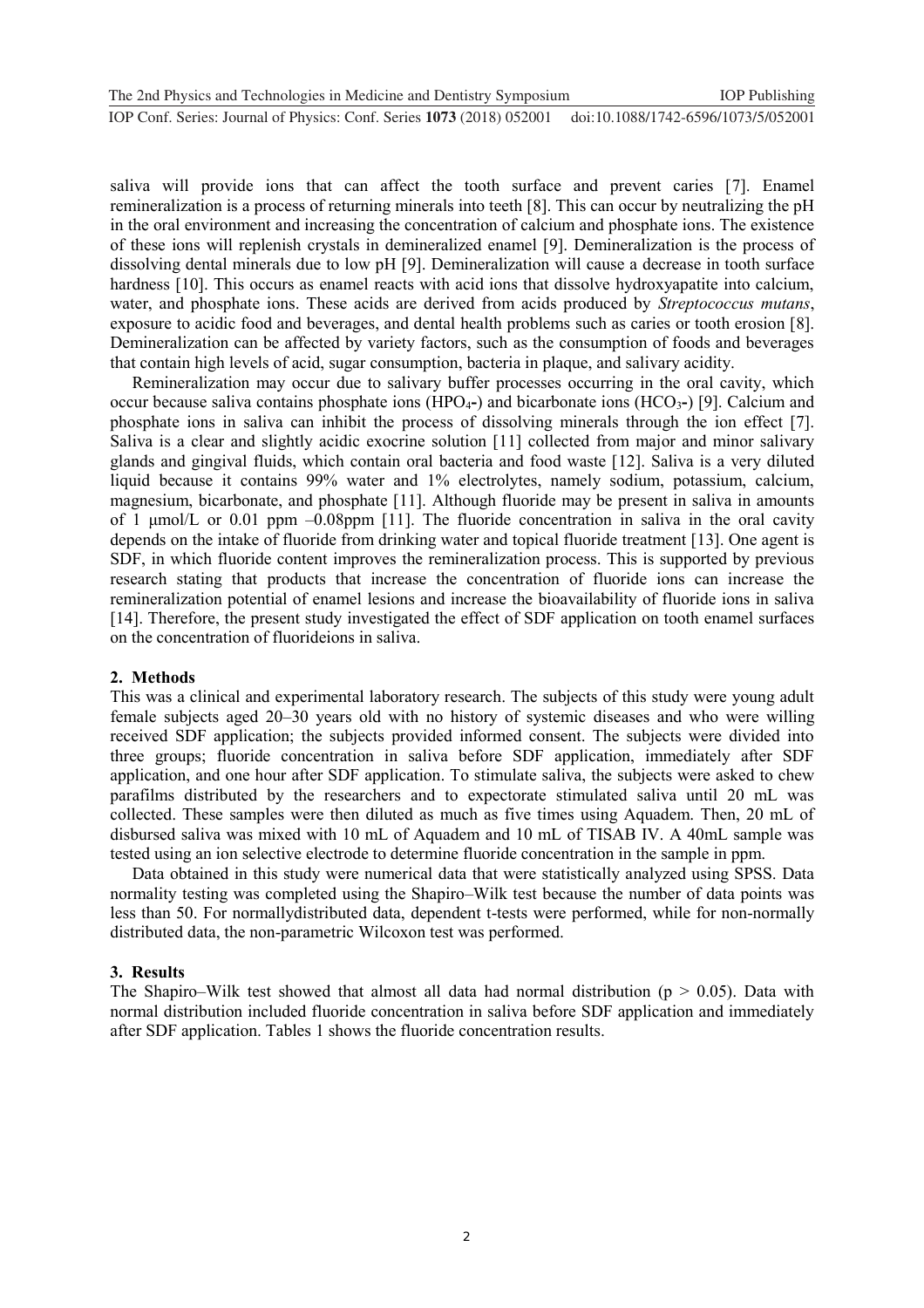| Time                                                                       | Experiment          | Subject 1 | Subject 2 | Subject 3 | Subject 4 | $Mean \pm SD$      |
|----------------------------------------------------------------------------|---------------------|-----------|-----------|-----------|-----------|--------------------|
| <b>Baseline</b>                                                            | Experiment 1        | 0.058     | 0.054     | 0.036     | 0.028     | $0.0439 \pm 0.142$ |
|                                                                            | Experiment 2        | 0.072     | 0.085     | 0.055     | 0.038     |                    |
| Immediately<br>after SDF<br>application<br>1 hour after<br>SDF application | Experiment 1        | 8.700     | 9.250     | 5.900     | 4.315     | $7.0412 \pm 2.336$ |
|                                                                            | Experiment 2        | 3.450     | 9.980     | 4.890     | 0.786     |                    |
|                                                                            | Experiment 1        | 0.153     | 0.056     | 0.045     | 0.044     | $0.0745 \pm 0.053$ |
|                                                                            | <b>Experiment 2</b> | 0.246     | 0.091     | 0.062     | 0.068     |                    |

**Table 1.** Fluoride concentration in saliva before and after SDF application.

After normality testing was conducted, comparative tests were performed between the groups using the paired sample t-test. From the comparative test results (Table 2), there was a significant difference (0.021) between saliva fluoride concentration before and immediately after SDF application. The comparative test results showed the mean and significance difference (0.018), which was statistically significant for fluoride concentration before and one hour after SDF application and fluoride concentration immediately after and one hour after SDF application.

**Table 2**. Mean and significant difference of fluoride concentration before and immediately after SDF application.

| Time                                 | Mean  | p-value |
|--------------------------------------|-------|---------|
| <b>Before Application</b>            | 0.044 | 0.021   |
| <b>Immediately After Application</b> | 7.041 |         |
| <b>Before Application</b>            | 0.044 | 0.018   |
| 1 Hour After Application             | 0.075 |         |
| <b>Immediately After Application</b> | 7.041 | 0.018   |
| 1 Hour After Application             | 0.075 |         |

#### **4. Discussion**

This study investigated the effect of SDF application on tooth enamel surfaces on fluoride concentration in saliva. The effect was determined by calculating fluoride concentration changes after SDF application. SDF is a colorless liquid solution containing silver ions, fluoride ions, and ammonia [4]; fluoride ions support the remineralization process. In general, SDF is used to stop caries and reduce dentine hypersensitivity [14]. Each 38% SDF contains 24.4–28.8% silver and 5.0–5.9% fluoride, containing 55,800 ppm fluoride ion; 249,000 ppm silver ion; and pH of 10.2; therefore, if SDF is applied to multiple teeth, it is suspected that fluoride concentration in the body increases [15]. The mechanism of action of SDF involves both fluoride and silver ions; these ions are released to minimize mineral loss. Researchers have used stimulated saliva as a sample because the collection of unstimulated saliva is more time consuming and its viscosity made saliva more difficult to examine.

The concentration of fluoride in saliva in the oral cavity depends on fluoride intake from drinking water and topical fluoride treatment. By not consuming foods or beverages containing fluoride over a period of time, the difference between the fluoride concentration in saliva before and after fluoride treatment can be attributed to fluoride applied topically on tooth enamel surfaces as a caries prevention measure [16]. In the present study, the average fluoride concentration of saliva before SDF application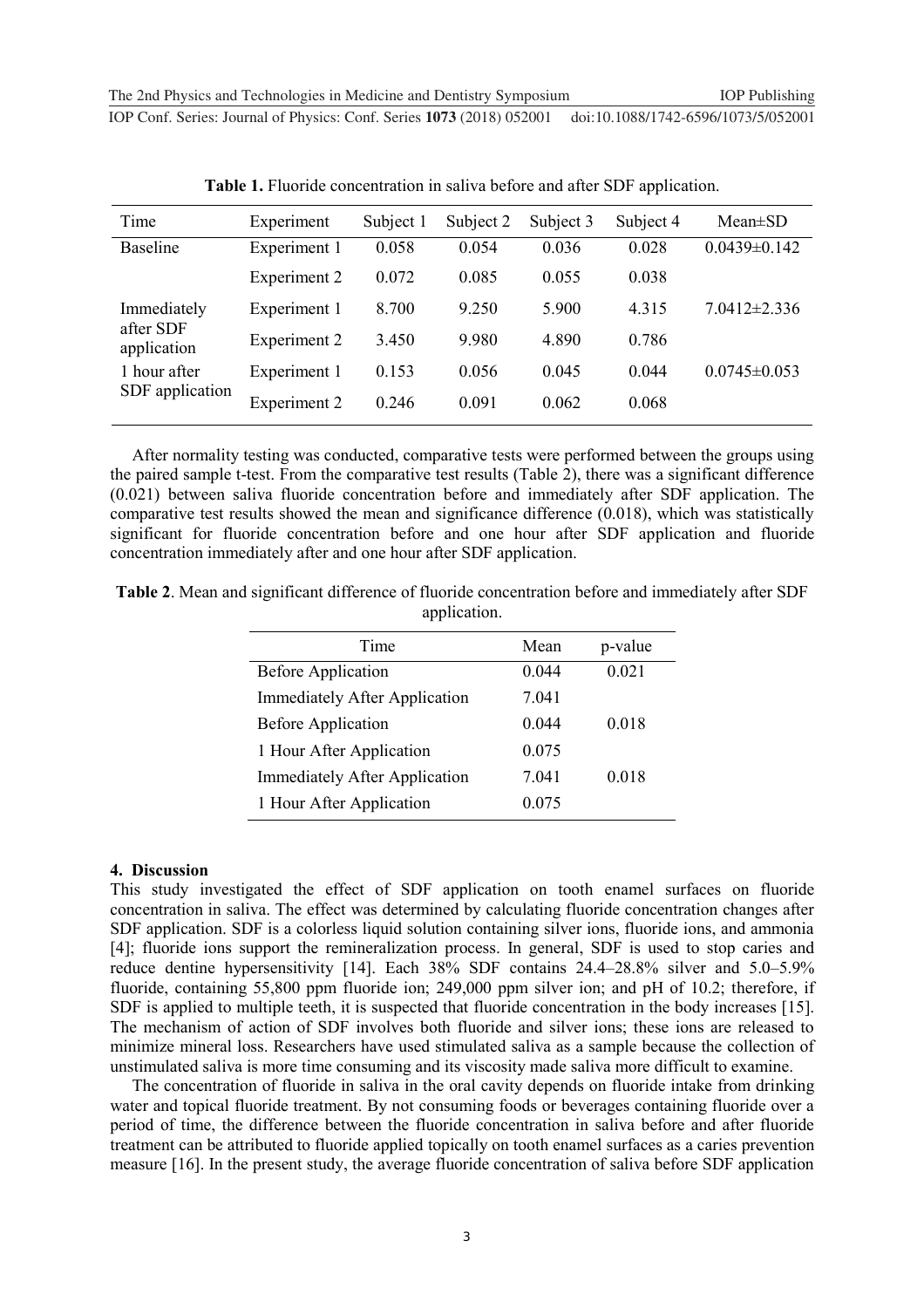was 0.044 ppm, and it reached the maximum level shortly after SDF application. Fluoride concentration immediately after SDF application averaged 7.041 ppm. One hour after SDF application, saliva fluoride concentration was 0.075 ppm. Based on statistical tests, fluoride concentrations during the three time frames were significantly different, which means that the correlation was strong and positive. This shows that the time difference has a real effect on fluoride concentration in saliva. This agrees with the results of a previous study showing that saliva fluoride concentration reach edits maximum level less than an hour after topical fluoride application [17].

This also agrees with the findings of previous publications who stated that the highest increase in fluoride concentration in saliva occurs shortly after topical fluoride application and that the concentration returns to the initial level one hour after SDF application [17]. There are some studies that have shown a different result, with saliva fluoride concentration increasing shortly after SDF application and then returning to the initial concentration after six hours [18]. There is one subject in our study who had a higher fluoride concentration in saliva than the other three subject sat one hour after SDF application. This may happen because of fluoride bioavailability, which depends on various factors [12] including fluoride intake, fluoride production, and saliva flow rates [14].

This study has implications for enamel remineralization that occurs in the oral cavity. The results obtained agree with those of previous studies, suggesting that products that increase the concentration of fluoride also increase remineralization potential and increase fluoride bioavailability in saliva [14]. SDF application will lead to CaF<sub>2</sub> layer formation on the enamel surface, and this CaF<sub>2</sub> layer will later release bioavailable fluoride ions [14]. In the present study, SDF was applied to healthy enamel, which is free of caries and has no dentin exposed. This may be a limitation of this study because SDF is recommended for at-risk caries treatment, treatment in which subjects cannot medically or psychologically tolerate standard treatment, carious lesions that are difficult to treat, and subjects with dentin hypersensitivity. The mechanism of action of SDF is exerted through silver particles and fluoride ions contained in its constituent; SDF inhibits the formation of cariogenic biofilms, where high silver-containing deposits and fluoride ions enter the tubular hole that results from SDF and helps minimize mineral loss [8]. In addition, silver and fluoride ions (25 microns) that enter into tooth enamel and the ions (50–200 microns) that enter into dentine can affect saliva concentration after SDF application [5]. Another limitation may be the small number of subjects due to time constraints. The present study examined the capacity of stimulated saliva buffer and did not use unstimulated saliva. Although unstimulated saliva represents the state of saliva daily, unstimulated saliva collection takes more time and its viscosity makes it more difficult to examine.

# **5. Conclusion**

SDF application can increase fluoride concentration in saliva, which in turn can inhibit the tooth demineralization process. SDF is best administered to people who have caries or have dentin hypersensitivity. However, the application of SDF in healthy subjects is sufficient to demonstrate the purpose of this study, which was to measure increases in fluoride concentration in saliva.

# **References**

- [1] Yee R, Holmgren C, Mulder J, Lama D, Walker D and van Palenstein Helderman W 2009 Efficacy of silver diamine fluoride for arresting caries treatment. J. Dent. Res. 88 644-7.
- [2] D L Sari, A Bahar, H A Gunawan, M Adiatman, A Rahardjo, D A Maharani, I R Toptanci and I Yavuz 2017 Fluoride concentration in urine after silver diamine fluoride application on tooth enamel *J. Phys.: Conf. Ser.* **884** 012054
- [3] L Chandra, A Rahardjo, M Adiatman, R Darwita, D A Maharani and M Callea 2017 Evaluation of silver diamine fluoride application in children and factors associated with arrested caries survival *J. Phys.: Conf. Ser.* **884** 012118
- [4] Chu C H, Lo E C and Lin H C 2002 Effectiveness of silver diamine fluoride and sodium fluoride varnish in arresting dentin caries in Chinese pre-school children *J. Dent. Res.***81** 767-70.
- [5] Horst J A, Ellenikiotis H and Milgrom PL 2016 UCSF Protocol for caries arrest using silver